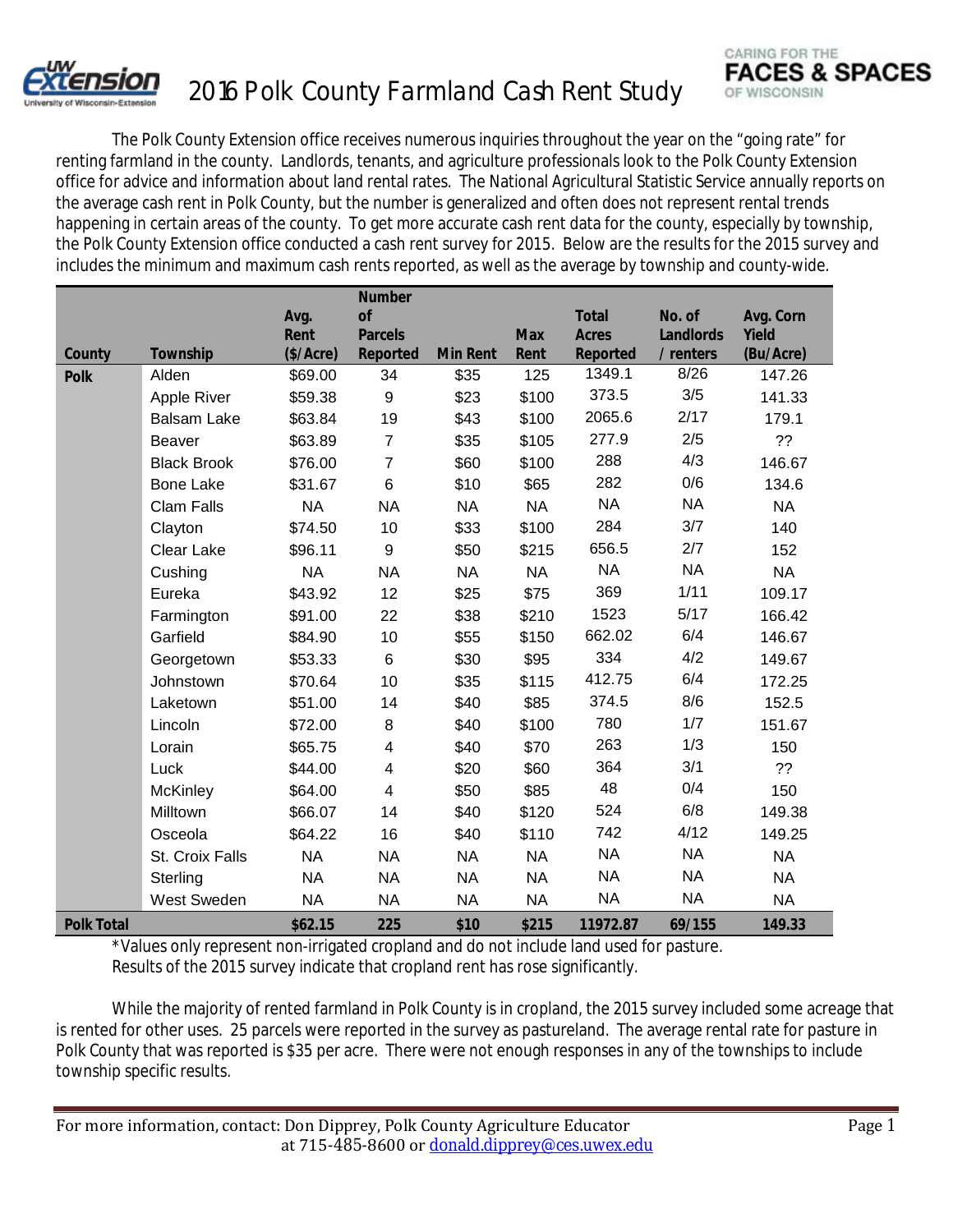233 responses were received for the 2015 farmland rent survey. Averages were not reported for townships with fewer than four survey responses because the data can be heavily influenced by one or two very low or very high responses.

As the trend toward fewer, but larger farms continues, rented cropland becomes an increasingly important component of the local economy. Increased competition for quality farmland and fluctuating commodity prices tend to be the biggest indicators of the fluctuations of rental rates in the county. Table 3 provides a summary of cash rent trends in recent years.

|      |                    | <b>Polk County</b> | Wisconsin          |         |  |  |  |  |
|------|--------------------|--------------------|--------------------|---------|--|--|--|--|
| Year | Average            | Hi                 | Lo                 | Average |  |  |  |  |
| 2016 |                    |                    |                    |         |  |  |  |  |
| 2015 | \$59               | \$10               | \$215              | \$????  |  |  |  |  |
| 2014 |                    |                    | No Data Available* |         |  |  |  |  |
| 2013 |                    | No Data Available* |                    |         |  |  |  |  |
| 2012 | \$56               | \$270              | \$0                | \$????  |  |  |  |  |
| 2011 | \$45-65 (estimate) |                    | No Data Available* | \$96    |  |  |  |  |
| 2010 | \$50 (estimate)    |                    | No Data Available* | \$87    |  |  |  |  |
| 2009 | \$46               | \$150              | \$0                | \$84    |  |  |  |  |
| 2008 | No Data Available* |                    |                    |         |  |  |  |  |
| 2007 | \$44               | \$120              | \$5                | \$72    |  |  |  |  |
| 2006 | No Data Available* |                    |                    |         |  |  |  |  |
| 2005 | No Data Available* |                    |                    |         |  |  |  |  |
| 2004 | \$40               | \$70               | \$14               | \$70    |  |  |  |  |
| 2003 | \$35               | \$72               | \$10               | \$68    |  |  |  |  |
| 2002 | No Data Available* |                    |                    |         |  |  |  |  |
| 2001 | \$36               | \$90               | \$10               | \$66    |  |  |  |  |
| 2000 | \$35               | \$74               | \$5                | \$65    |  |  |  |  |

**Table 3. Cash Farmland Rental Rates for Polk County and Wisconsin – 2000-2016**

\*Indicates no Polk County UW-Extension Cash Rent survey conducted during the year

Please note that the data reported in the survey indicates trends and are not meant to establish, determine, or set rental rates. These survey results should only be used as a guideline when discussing land rental rates. Rental rates are reflective of competition for the land, commodity prices, input costs, land ownership costs, soil productivity or yield, existing soil fertility, field size, and slope of the land. Actual cash rental rates should be based on projected returns, soil quality, and other factors, and should be mutually agreed upon by both the landowner and tenant. Refer to Table 2 below for a list of considerations when determining cash rental rates.

## **Table 2. Factors to Consider for Cash Rental Rates**

- 1. Crop Returns the potential profit or net return from crop production should be considered in cash rental rate determination. (Know your cost of production)
- 2. Land Quality know the soil types on a farm and what the productive capability of that land is.
- 3. Nearby waterways it is important to determine if the farm includes "wetlands" or "highly erodible" land, as designated by the National Resrouces Conservation Service. Also, know if the land is in a watershed or has certain restrictions, which could have an impact on cropping practices and drainage.